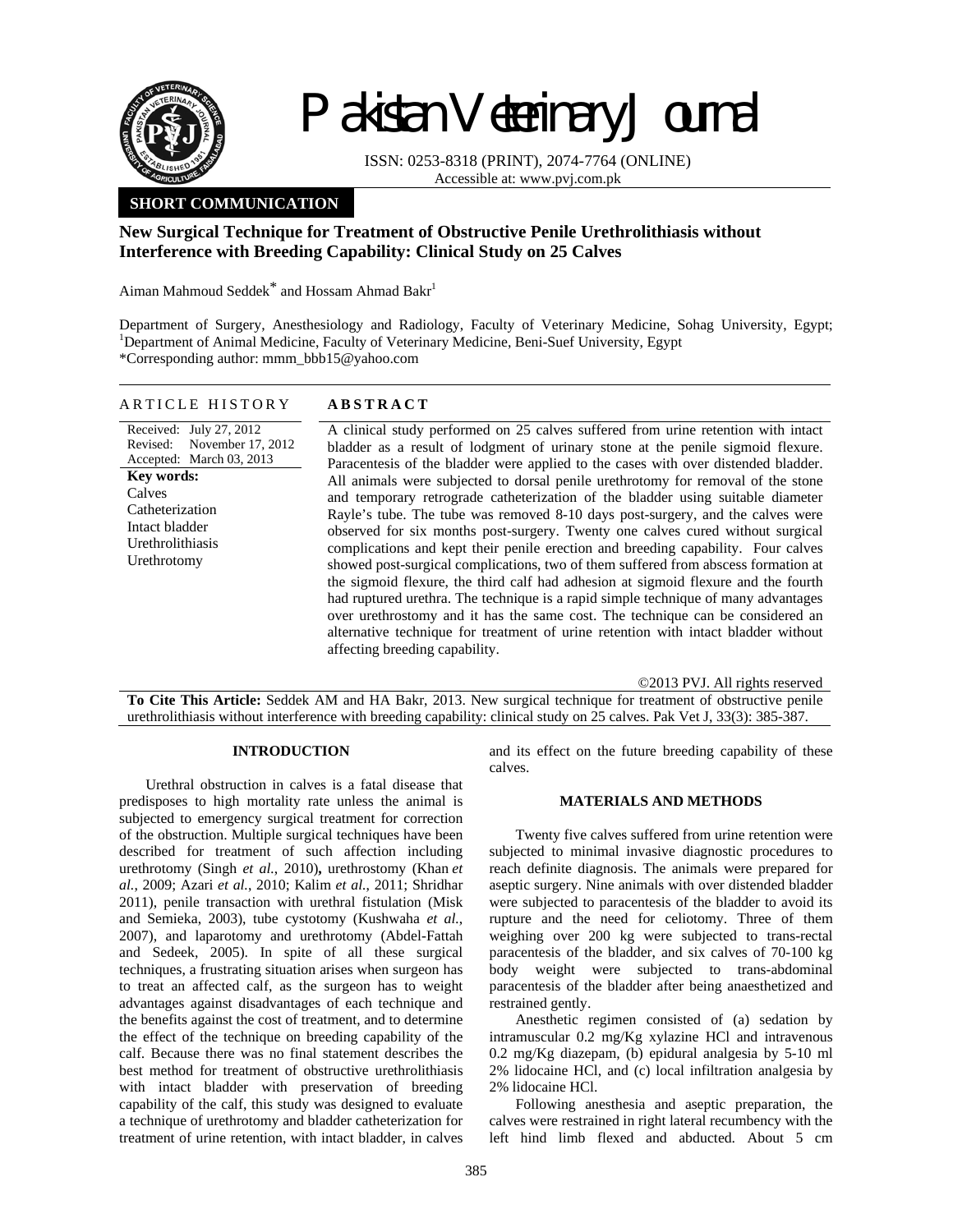paramedian skin incision was created lateral to the penis (Fig. 1), then blunt dissection was made to exteriorize the sigmoid flexure of penis containing the stone. The penis was ligated proximal and distal to seat of obstruction and the penis was incised at its dorsal aspect among dorsal penile veins and nerves for exteriorization of the stone (Abdel-Fattah and Sedeek, 2005). Following removal of the stone (Fig. 2), a flexible catheter was passed through penile urethra from urethrotomy seat towards the bladder to ensure presence of no more stones. The catheter was removed, seat of urethrotomy was sutured, the two ligations were removed, and the penis was lubricated with oily antibiotic and anti-inflammatory and placed in its normal position again. The tunica albugenia and facia were sutured and so the skin incision.

The penis was exteriorized through the preputeal orifice and a flexible Rayle's tube supported with flexible multifilament wire was passed through the external urethral orifice towards the bladder (Sedeek *et al.,* 2009). On reaching the bladder (Fig. 3), the wire was removed and the catheter was left in the bladder, the excess length of the catheter was cut and the tip of the catheter was sutured to the glans penis. Only 1 cm of the catheter was left cranial to the external urethral orifice. Follow up included intramuscular injection of oxytetracycline (20%) 1 cm/ 10 kg every three days till removal of the catheter. Massage and protrusion of the penis were performed daily for 8-10 days to avoid adhesion at the level of sigmoid flexure. Animal's water consumption was increased by adding sodium chloride to the ration. Silk stitches and catheter were removed 8-10 days post-surgery. Short-term complications were recorded and managed conservatively. Animals were monitored for six months and capability of erection and protrusion of the penis was tested. This procedure was performed by epidural analgesia for detection of absence of adhesion at sigmoid flexure. Natural mating was tested in some animals to determine capability of erection.

### **RESULTS AND DISCUSSION**

Following surgery, two calves suffered from infection with abscess formation at the surgery site and around the sigmoid flexure, and they were subjected to urethrostomy and conservative treatment of the abscess. These two calves lost breeding capability permanently because of urine diversion, obliteration of the distal urethra and adhesion at the level of sigmoid flexure with inability to protrude to penis (phimosis). Another calf showed signs of adhesion at the level of the sigmoid flexure and phimosis without evident signs of infection at seat of operation. Only one calf showed signs similar to ruptured urethra 3 days after removal of the catheter. The swelling extended from the scrotum to the umbilicus with clear signs of moist gangrene. The animal was subjected to urethrostomy under the request of the owner with scarification of the swelling and conservative treatment of the gangrene, but he succumbed five days post-surgery as a result of the gangrene and sloughing of large piece of skin at the abdomen. The rest of the calves retained their normal erection and breeding capability, and had no episodes of re-obstruction.



**Fig. 1:** Prescrotal skin incision of 5 cm length, for exteriorization of the sigmoid flexure.



**Fig. 2:** Dorsal urethrotomy for removal of stone. S: Stone, U: Dorsal wall of urethra, and P: Body of the penis.



**Fig. 3:** Retrograde catheterization by Rayle's tube No. 10. Notice the supporting wire in position, and the voided urine from the catheter.

Urethrolithiasis with intact bladder is a critical condition that requires immediate surgical intervention for correction of the condition to avoid rupture of the urethra or the bladder, or even death of the calf (Kalim *et al.,* 2011). Surgeons in such situation prefer rapid simple technique that required minimal hospital setting, associated with minimal complications, and when possible of low cost. However, the used technique in this study has all of these advantages and moreover, it can be used under field condition. In spite of the observed complications